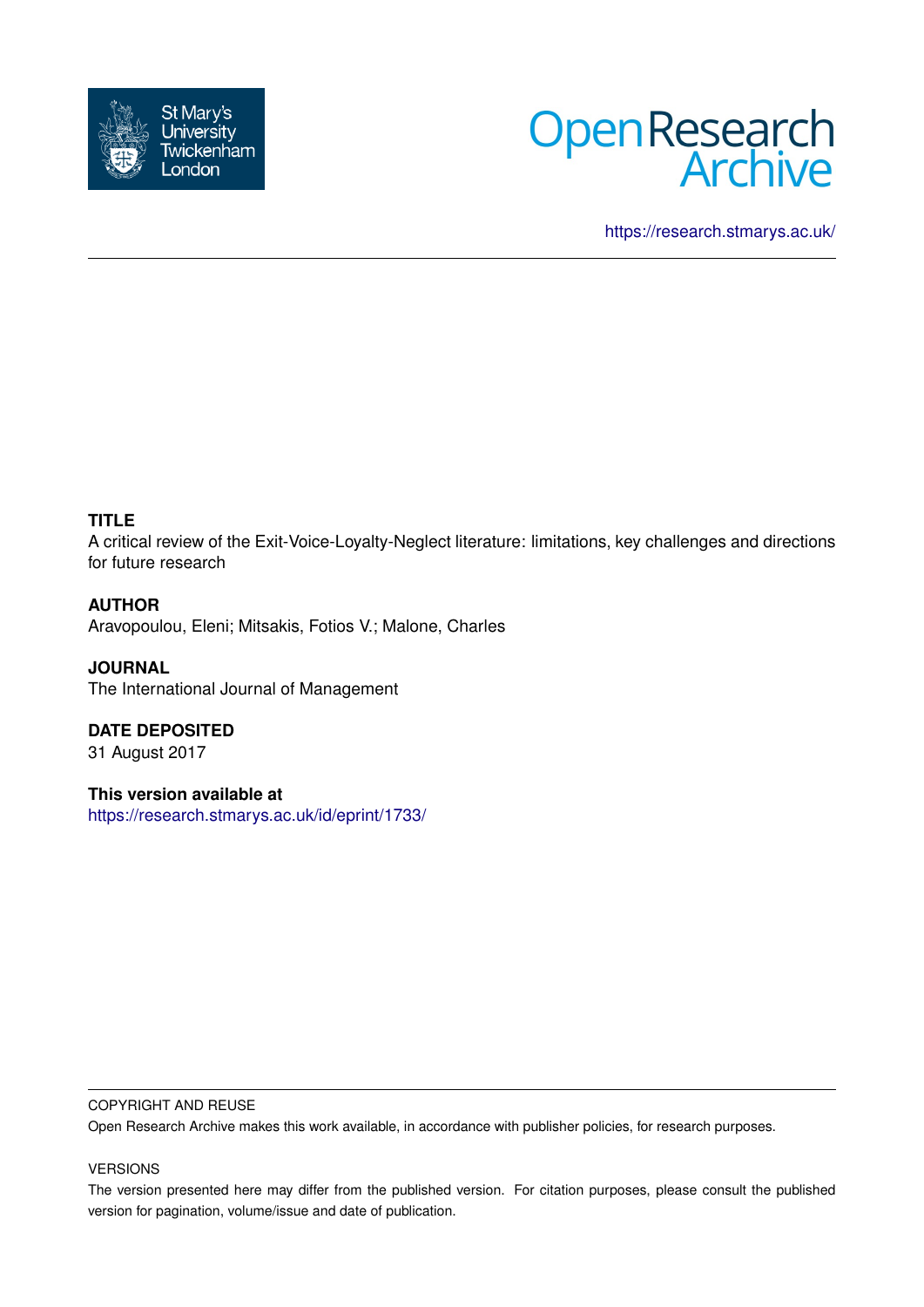# THE INTERNATIONAL JOURNAL OF MANAGEMENT



# **A Critical Review of the Exit-Voice-Loyalty-Neglect Literature: Limitations, Key Challenges Limitations, Key Challenges and Directions for Future Research Neglect Research**

School of Management and Social Sciences, St Mary's University, UK Nottingham Business School, Nottingham Trent University, UK Dundee Business School, Abertay University, UK **Dr. Eleni Aravopoulou Dr. Fotios V. Mitsakis Charles Malone** 

#### *Abstract:*

*The study of human behaviour holds a prominent role in organizational behavior literature. For almost 45 years, the exit, voice, loyalty and neglect typology has attracted scholars' interest and has been linked to employee responses* exit, voice, loyalty and neglect typology has attracted scholars' interest and has been linked to employee responses<br>towards dissatisfaction and problematic events in the workplace. This paper reviews the literature and id addresses key theoretical and methodological deficiencies that the exit, voice, loyalty and neglect typology faces that *have been either ignored or undeveloped. Moreover, by unpicking this typology as currently portrayed in the existing literature, it proposes key challenges that need to be addressed and provides directions for future research. challenges addressed directions for research.*

#### **1.Introduction**

The use of the Exit-Voice-Loyalty-Neglect (EVLN)typology in a growing body of research, either qualitative or quantitative, examines the way in which employees respond to dissatisfaction and problematic events; thus, making it a useful tool of measuring examines the way in which employees respond to dissatisfaction and problematic events; thus, making it a useful tool of measuring employees' responses within the workplace (Farrell, 1983; Rusbult *et al.*, 1988; Withey and 1992;Hagedoorn et al., 1999;Turnley and Feldman, 1999; Naus et al., 2007; Si et al., 2008; Hsiung and Yang, 2012;Si and Li, 2012;O'Donohue *et al.*, 2014; Akhtar *et al.*, 2016).

However, as Dowding and John (2012, p.131) suggest 'the full potential of the framework has not been realized due to a degree of ambiguity within the theory. Therefore, this paper highlights the need of re-examining the EVLN typology, in regards to its underlying constructs and the methodological approaches that have been employed. This paper contributes to academic knowledge by critically constructs and the methodological approaches that have been employed. This paper contributes to academic knowledge by critically<br>evaluating and enriching the theoretical discourse surrounding the Exit-Voice-Loyalty-Neglect theoretical and methodological deficiencies that underpin the Exit-Voice-Loyalty-Neglect (EVLN)literature and have been either neglected or underdeveloped. Lack of attention to these deficiencies could pose serious threats to the development and employment of neglected or underdeveloped. Lack of attention to these deficiencies could pose serious threats to the development and employment of<br>the Exit-Voice-Loyalty-Neglect (EVLN)typology on future research attempts. Thus, the pape methodological richness through encouraging future research to master its proposed six challenges, and thus to contribute to the long-<br>term viability of the Exit-Voice-Loyalty-Neglect (EVLN)typology. term viability of the Exit-Voice-Loyalty-Neglect (EVLN)typology. **ISSN 2277<br>
NTERNATIONAL JOURNAL OF MANAGEMI<br>
SEN 2277<br>
NTERNATIONAL JOURNAL OF MANAGEMI<br>
Call Review of the Exit-Voice-Loyalty-Neglect Liter<br>
including**  $\mathbf{R}$  **and Annoual Sensitive Sensitive Call 2011<br>
School of Managem** 

The paper initially provides a theoretical background of the Exit-Voice-Loyalty-Neglect (EVLN) typology. It continues by identifying and addressing the central theoretical and methodological limitations that are holding the field back. Next, it sets out the key challenges which researchers need to overcome, and outlines an agenda for future research. Such challenges include the pursuit of challenges which researchers need to overcome, and outlines an agenda for future research. Such challenges include the pursuit of conceptual clarity, greater methodological rigor and qualitative understanding of the phenom and generalizability of the results; greater focus on the predictive power of the Exit-Voice-Loyalty-Neglect (EVLN)typology, need for identifying and examining mediators and moderators between predictor and outcome variables, and the integration of related literatures. Having all these issues addressed, it will help us advance our understanding in this field of research and will allow us to fill the respective literature gaps.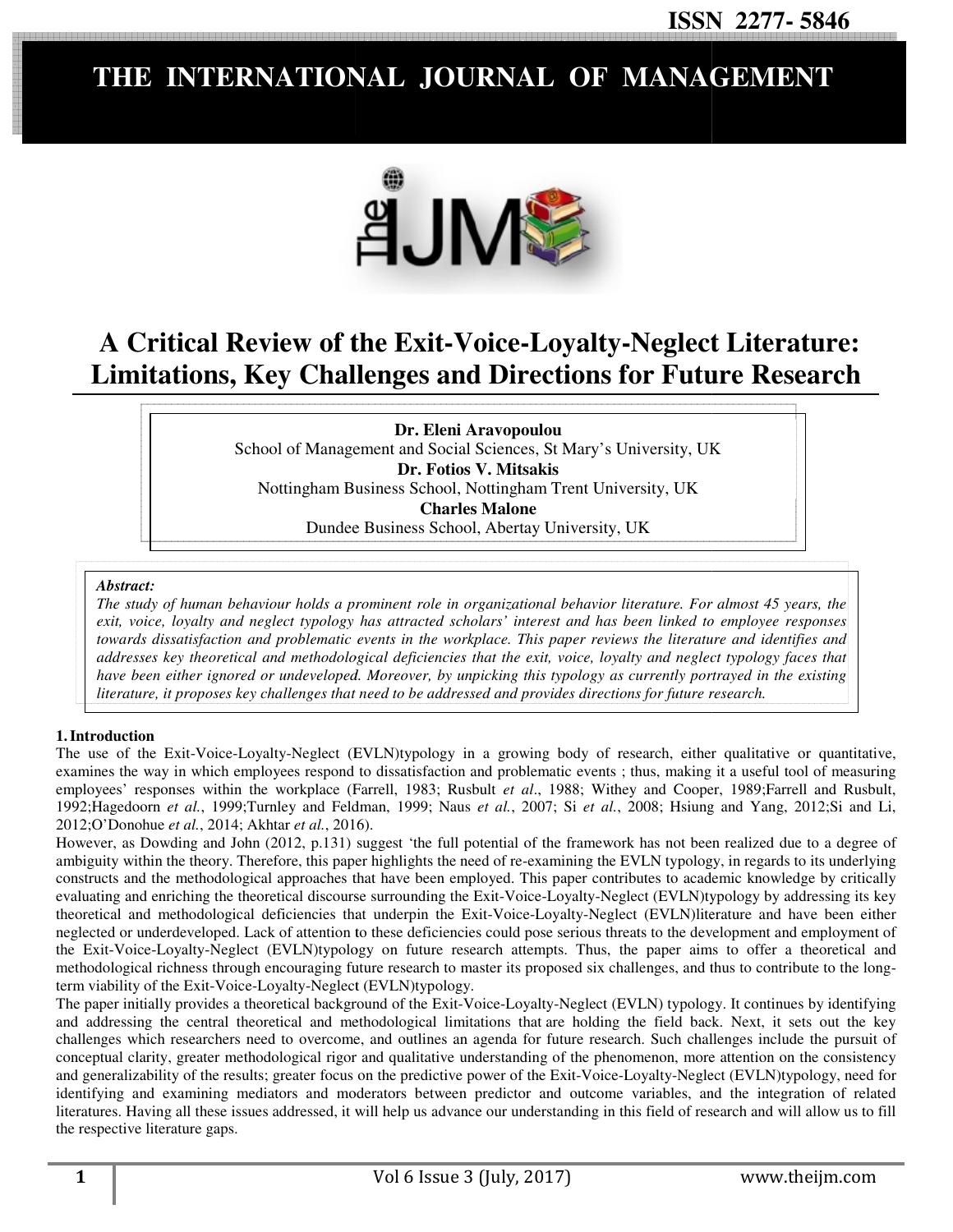

#### **2. A Critical Review of the EVLN Literature**

#### *2.1. The EVLN Typology: a Theoretical Background*

Hirschman's (1970) work laid the foundations for the development of the EVLN typology by mainly examining the relationship between consumers and firms.

In the context of the employment relationship, the EVLN typology consists of four constructs/responses, namely Exit-Voice-Loyalty-In the context of the employment relationship, the EVLN typology consists of four constructs/responses, namely Exit-Voice-Loyalty-<br>Neglect (EVLN). Exit describes any attempt being undertaken from employees in order to esca as quitting their jobs, resigning, transferring to another work unit (Todor, 1980; McShane, 2006) or thinking to leave (Rusbult *et al.*, 1988; Allen and Tüselmann, 2009). Contrary to Exit, Voice refers to employees' attempts in changing a dissatisfying situation, rather than escaping from it. Voice represents either a constructive or a destructive response. It can vary from making formal complaints and than escaping from it. Voice represents either a constructive or a destructive response. It can vary from making formal complaints and<br>spreading negative energy in the work environment (Turnley and Feldman, 1999; Allen, 20 solutions (Luchak, 2003). spreading negative energy in the work environment (Turnley and Feldman, 1999; Allen, 2014) to discussingproblems and suggesting<br>solutions (Luchak, 2003).<br>Loyalty reflects apassive response on behalf of those employees supp r jobs, resigning, transferring to another work unit (Todor, 1980; McShane, 2006) or thinking to leave (Rusbultet al., d Tüselmann, 2009). Contrary to Exit, Voice refers to employees' attempts in changing a dissatisfying s

conditions to be improved mployees, who support the organisation, and hope and wait until the conditions will be improved(Rusbultet al., 1988). According to Hirschman (1970) and McShane (2006), employees silently suffer until a dissatisfying situation is resolved or at least to be improved. Neglect, alike Exit, is a destructive response (Rusbult and Zembrodt, 1983), and similarly to Loyalty is also considered as a passive reaction. Neglect invloves those responses which passively do not allow conditions to improve such as increased absenteeism, lateness and errors at work, reduced work effort and/or interest, and reduced productivity (Farrell, 1983; Rusbult*et al.*, 1988; Hagedoorn *et al.*, 1999).

Since Hirschman's (1970) research, literature has been significantly expanded by a large number of studies that have used this typology to and have advanced our understanding of human behaviour within organisations. Our literature review indicates that the typology to and have advanced our understanding of human behaviour within organisations. Our literature review indicates that the<br>EVLN typology has been widely applied in various contexts covering a wide range of relations romantic and close relationships (Rusbult *et al.*, 1982; Rusbult *et al.*, 1991; Overall *et al.*, 2010; Okutan *et al.*, 2016), ii) Political and societal context including political parties, union firms,municipalites (e.g. Kweit, 1986; Langston, 2002; Van Ryzin, 2004), and iii) societal context including political parties, union firms,municipalites (e.g. Kweit, 1986; Langston, 2002; Van Ryzin, 2004), and iii)<br>Organisational context including employees' responses towards the organisation (e.g. Far 1992; Naus *et al.*, 2007; Hsiung and Yang, 2012; Aravopoulou, 2015; Akhtar *et al.*, 2016).

In respect to the latter, many studies have examined employees' EVLN responses by using different predictor variables such as organisational commitment (e.g. Hirschman, 1970; Luchak, 2003; Mellahi et al., 2010), job satisfaction (e.g. Rusbult et al., 1988; Withey and Cooper, 1989; Farrell and Rusbult, 1992; Leck and Saunders, 1992;Hagedoorn et al., 1999),psychological contract violation (e.g. Turnley and Feldman, 1999; Si *et al.*, 2008;Shan, 2012), and employability (e.g. Rusbult *et al.*, 1988; Hom *et al.*, 1992; Kondratuk *et al.*, 2004; Berntson *et al.*, 2010).

The EVLN typology is based on the premise that such variables can affect employees' behaviour by indicating that low job dissatisfaction and a breach of the psychological contract, all could be proved harmful both for individuals and the organisation (Rusbult and Lowery, 1985; Withey, 1986; Leck and Saunders, 1992; Robinson, 1992; Maguire, 2003; Naus *et al.*, 2007; Mellahi *et*  (Rusbult and Lowery, 1985; Withey, 1986; Leck and Saunders, 1992; Robinson, 1992; Maguire, 2003; Naus *et al.*, 2007; Mellahi *et al.*, 2011; Markey *et al.*, 2012;Si and Li, 2012;Aravopoulou and Branine, 2014; Aravopoulou powerful tool in examining individual responses to various problematic events within the workplace.

In account of all that, this paper builds on EVLN research referring to organisational context. A thoughtful literature review focused only on those research studies employing the EVLN typology as a tool to examine how employees respond to dissatisfaction and real<sup>1</sup> problematic events in the workplace. In line with best practice (Short, 2009), we used a number of electronic databases such as Web of Science, PsycLit, EBSCO, JSTOR, Sage Journals, Emerald Insight, Science Direct and Google scholar in order to identify peer-reviewed articles referring to EVLN either within their title, abstract and keywords. In addition, using the method of backwa backward and forward snowball we also used references of past studies. Using these criteria 42papers were identified for inclusion in our literature review, of which 38 were empirical papers<sup>2</sup>. broblematic events in the workplace. In line with best practice (Short, 2009), we used a number of electronic databases such as of Science, PsycLit, EBSCO, JSTOR, Sage Journals, Emerald Insight, Science Direct and Google s

In brief, our review of the literature shows that there are theoretical and methodological deficiencies that have not been explored within the EVLN literature by questioning the sustainability of this typology as currently constituted. The next section addresses some of these shortcomings; and based on them we then propose six key challenges which can contribute to the long-term sustainability of the EVLN typology, and thus future research should take into consideration.

#### **3.Theoretical Limitations**

#### *3.1. The form of the EVLN Typology*

the EVLN typology, and thus future research should take into consideration.<br> **3. Theoretical Limitations**<br>
3.1. The form of the EVLN Typology<br>
A central theoretical problem in the EVLN literature that questions the viabili several conceptualizations. Far from being conceptually fixed, the EVLN typology has undergone many conceptual alterations and several conceptualizations. Far from being conceptually fixed, the EVLN typology has undergone many conceptual alterations and<br>extensions. The literature on organisational behaviour has also considerably expanded over the extension of this typology and the use of different underlying constructs.

<sup>1</sup>Studies that adopted the scenario technique were excluded as were out of the scope of this paper.  $2$ These articles have been highlighted with an asterisk in the reference section.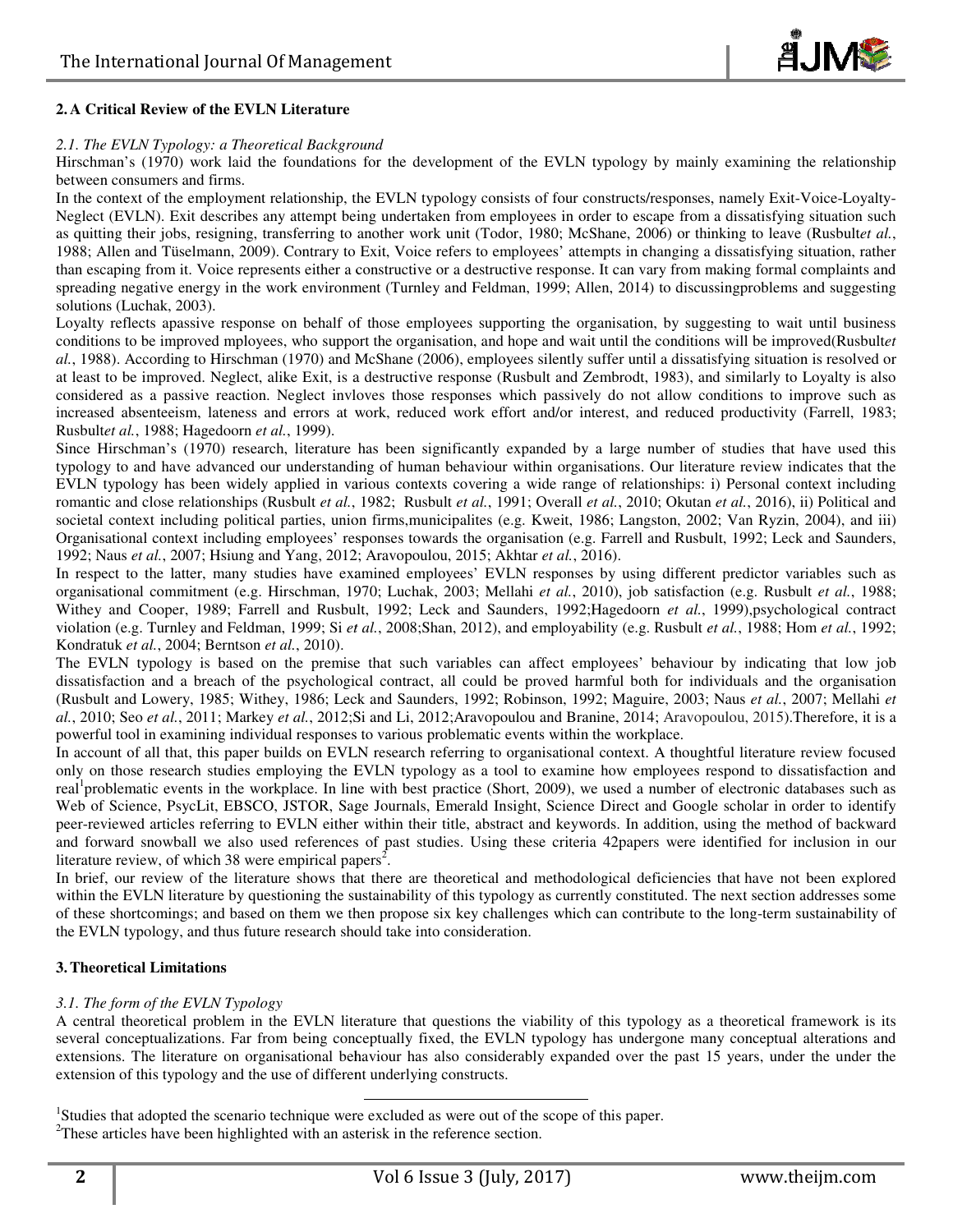

Among the first, Hirschman (1970) identified three behaviours through which employees respond to dissatisfaction within their organisations, namely Exit, Voice and Loyalty (EVL). Later on, several authors expanded Hirschman's work by adding a fourth element, that of Neglect (Kolarska and Aldrich, 1980; Rusbult et al., 1982; Farrell, 1983). A different conceptualization was provided by Bourantas and Nikandrou (1998) who predicted employee behaviour after acquisitions by using the Loyalty, Compliance, Voice and Neglect (LCVN) typology. The Exit option was removed and Compliance was added to their model and Neglect (LCVN) typology. The Exit option was removed and Compliance was added to their model. The latter refers to those employees who passively support the acquisition. This typology has been adopted by other studies such as that of Nikandrou and Papalexandris (2008). employees who passively support the acquisition. This typology has been adopted by other studies such as that of Nikandrou and<br>Papalexandris (2008).<br>Naus *et al.* (2007) further expanded the EVLN typology by drawing on a n

Mirvis and Kanter (1991), and Reichers *et al.*(1997) which showed that employees are cynical towards the organisation. Therefore, the authors suggested cynicism as a fifth dimension (EVLNC). Cynicism refers to employees' loss of confidence and propensity to respond negatively to the organisation, due to their dissatisfaction that increases by their inability to leave the organisation e.g. due to respond negatively to the organisation, due to their dissatisfaction that increases by their inability to leave the organisation e.g. due to high exit costs. More recently, building on Naus' et al.(2007) EVLNC typology, Tu this typology by substituting Loyalty with Patience; and they statistically confirmed the factor structure of the EVPNC typology which<br>stands for Exit, Voice, Patience, Neglect and Compliance. stands for Exit, Voice, Patience, Neglect and Compliance.

Clearly, the different forms that the EVLN typology has taken over years do not provide us with conceptual clarity. Although prior work has typically conceptualized the EVLN typology as a construct composing of the following four responses: Exit, Voice, Lo Loyalty work has typically conceptualized the EVLN typology as a construct composing of the following four responses: Exit, Voice, Loyalty and Neglect, there is discourse on which constructs could be included in this typology. The modified EVLN typologies, even if they have shown promising results, needs to be replicated (Liljegren et al., 2008).

#### *3.2. Discourse on the Underlying Constructs*

Apart from the use of different constructs that has led to conceptual alterations and expansions of the EVLN typology, another limitation is the different conceptualizations of the underlying constructs. Hirschman (1970) describes Exit as a customer response who are dissatisfied with the organisation and they cut ties with it e.g. by stop buying its products; or as an employee response who who are dissatisfied with the organisation and they cut ties with it e.g. by stop buying its products; or as an employee response who leave the organisation. Rusbult *et al.* (1988) conceptually broaden the definition of E employees who quit their jobs or leaving the organisation, but also to those who are either thinking of quitting or looking for a job. employees who quit their jobs or leaving the organisation, but also to those who are either thinking of quitting or looking for a job.<br>Such a psychological intention to Exitwidens the definition of Exit, as leaving the org employees (Naus et al., 2007; Allen and Tüselmann, 2009).

An ongoing discourse also exists in regard to the forms that Voice can take. Hirschman (1970, p. 30) defines Voice as 'any attempt at all to change an objectionable state of affairs, not only by petitioning to management or higher authorities, but also through pro protests including the mobilization of the public opinion'. Given that Hirschman's (1970) EVL typology was employed to describe customers' dissatisfaction, this conceptualization makes sense. Yet, in the context of the employment relationship, Voice refers to 'actively and An ongoing discourse also exists in regard to the forms that Voice can take. Hirschman (1970, p. 30) defines Voice as 'any attempt at all to change an objectionable state of affairs, not only by petitioning to management o problems, suggesting solutions, seeking help from an outside agency like a union or whistle-blowing' (Rusbult *et al.*, 1988, p. 601).

In contrast to the conceptualization of Voice as an active and constructive response, and along with the idea that the degree of its constructiveness differs (Saunders *et al.*, 1992), the work of Hagedoorn *et al.* (1999) distinguished Voice into considerate and aggressive. The former refers to any attempts from employees to solve a problem by taking into consideration both their own and also the organisation's concerns. The latter refers to employees' actions in solving a problem without taking into account the concerns of the organisation's concerns. The latter refers to employees' actions in solving a problem without taking into account the concerns of<br>the organisation. This is a distinction that has been adopted by various authors (e.g.Wi 2004, 2007). Furthermore, it responds to the call for a more precise conceptualization of this construct in organisational behaviour literature(Van Dyne *et al.*, 2003; Detert and Burris, 2007). 2004, 2007). Furthermore, it responds to the call for a more precise conceptualization of this construct in organisational behaviour literature(Van Dyne *et al.*, 2003; Detert and Burris, 2007).<br>Therefore, based on the abo

constructive or a destructive response; varying from making formal complaints or spreading negative energy in the work environment (Turnley and Feldman, 1999), to discussing problems and suggesting solutions (Rusbult *et al.*, 1988;Luchak, 2003). Thus, it is evident that these multiple meanings can cause potential confusion and inhibits the development of a coherent knowledge base.

In a similar vein, the differing conceptualizations of Loyalty, with a number of them being provided by Hirschman (1970), further enhance the conceptual ambiguity of the EVLN's underlying constructs. In the context of employees' responses to dissatisfaction of the employment relationship, he defines Loyalty as a factor that ties employees to the organisation, making Exit costly and undermining Voice (ibid, 1970). The author further describes Loyalty as an attitude that moderates Exit and Voice (ibid, 1970). Loyalty is also portrayed as a behaviour through which employees support the organisation, and is referred as a form of self by dissatisfied employees, that deters Exit, who 'may simply refuse to Exit and suffer in silence, confident that things will get better soon' (ibid 1970, p.38). Similarly, Kolarska and Aldrich (1980) perceive Loyalty as silence. Such diverse perceptions clearly indicate that the concept of Loyalty is complex and not well developed. undermining Voice (ibid, 1970). The author further describes Loyalty as an attitude that moderates Exit and Voice (ibid, 1970).<br>Loyalty is also portrayed as a behaviour through which employees support the organisation, and self-sacrifice

Posterior literature has involved the concept in various ways as well. For instance, Rusbult et al. (1988) conceptualized Loyalty as a passive and constructive response from employees who accept the situation and wait optimistically until the conditions to improve. In passive and constructive response from employees who accept the situation and wait optimistically until the conditions to improve. In<br>this case, Loyalty takes the form of a feeling of attachment to the organisation. Based argued that Loyalty could be relabelled as Patience so as to distinguish between attitudes and behaviours, as Patience could describe a behaviour better than loyalty which is used to describe an attitude. The use of Patience instead of Loyalty has been adopted by other studies such as those of Hagedoorn *et al.* (1999); Liljegren *et al.*(2008) and Tucker and Turner (2011).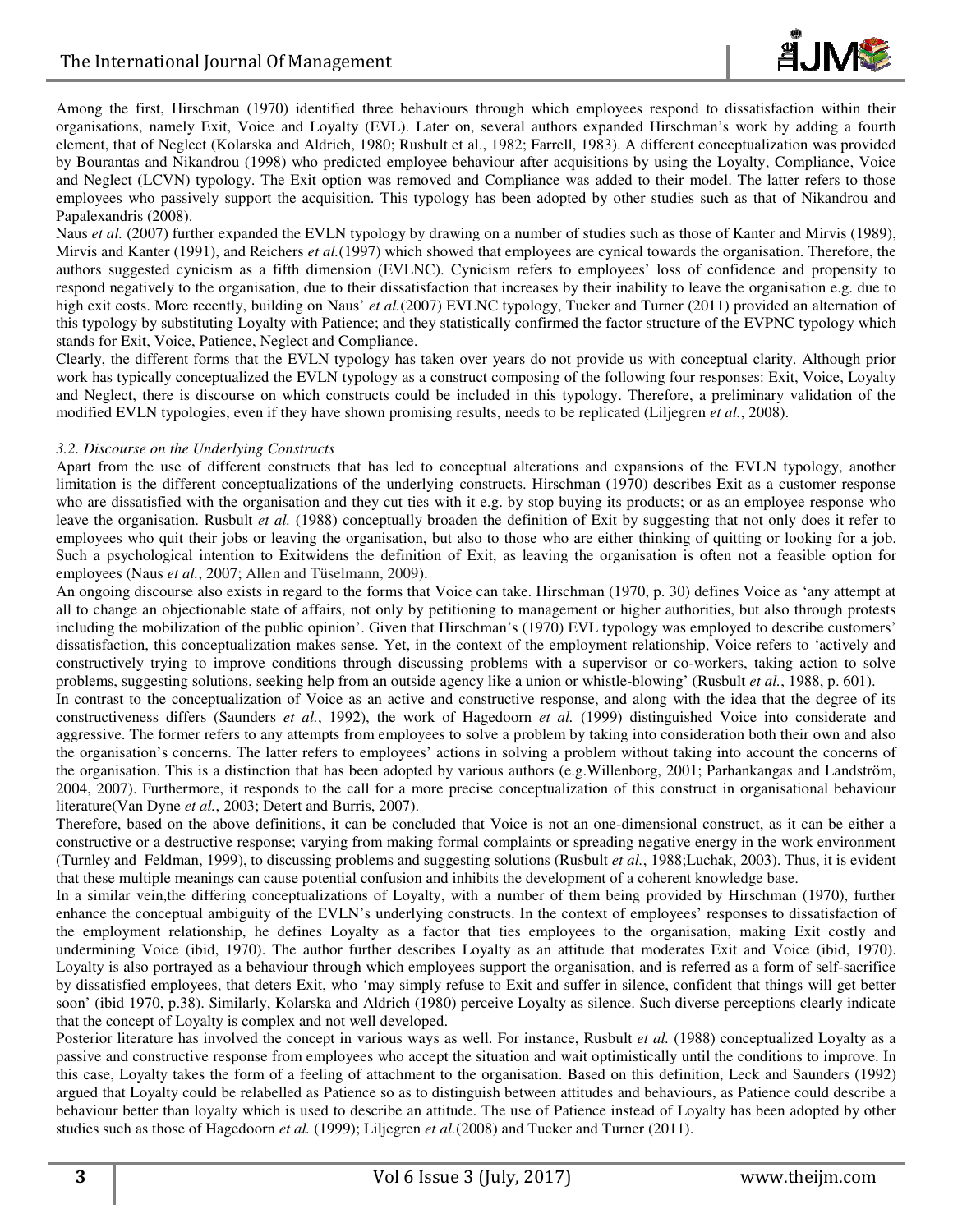

Finally, in contrast to the conceptualization of Loyalty as a passive response, and grounded on the idea that despite their dissatisfaction, employees act above and beyond what is required of them (by not counting for instance all their working hours); dissatisfaction, employees act above and beyond what is required of them (by not counting for instance all their working hours);<br>Withey and Cooper (1989) differentiate between passive Loyalty and active Loyalty, which is p behaviour (Organ, 1988).

The different conceptualizations of the underlying constructs of the EVLN typology, along with the interchangeable use of its terms The different conceptualizations of the underlying constructs of the EVLN typology, along with the interchangeable use of its terms (e.g. Loyalty-Patience) have led to a considerable conceptual ambiguity. Furthermore, it i coherent knowledge base (Shadish et al.,2002). Additionally, the inconsistency and lack of clarity on whether EVLN responses describe attitudes or behaviours has also contributed to this confusion (Leck and Saunders, 1992). 1992). ce) have led to a considerable conceptual ambiguity. Furthermore, it impedes the development of theory and a let base (Shadish *et al.*, 2002). Additionally, the inconsistency and lack of clarity on whether EVLN responses

#### 3.3. Issues Concerning the Relationship between Antecedent and Outcome Variables

A key deficiency of the EVLN typology is related the ability of its antecedent variables to predict the outcome variables, namely employee's EVLN responses. Several studies which have used a single antecedent variable indicated that one antecedent may have similar effect on more than one response (Hsiung and Yang, 2012). For instance, Meye *et al.* (1993) found that affective commitment is positively related to Voice and Loyalty. More recently, Liljegren et al.(2008) argued that perceived justice is negatively associated with Exit as well as aggressive Voice. Therefore, the employment of single antecedent variables cannot always predict which employees would display which behavioural responses (Naus et al., 2007). Furthermore, although there are studies considering the compound influences of two antecedents, and examine their interaction effects, their findings are not satisfactory as most interaction effects are either inconsistent or weak (Withey, 1986; Rusbult *et al.*, 1988; Naus *et al.*, 2007).

#### **4.Methodological Limitations**

#### *4.1. Measuring EVLN Employees' Responses*

Apart from the theoretical deficiencies, our literature review identified a number of methodological problems that are distinctivewithin the EVLN typology research. The existence of the differing conceptualisations could represent a typical limitation as most of the Apart from the theoretical deficiencies, our literature review identified a number of methodological problems that are distinctivewithin<br>the EVLN typology research. The existence of the differing conceptualisations could r Rusbult's *et al.* (1988) scale (e.g.Si *et al.*,2008; Si and Li, 2012). A couple of studies (e.g.Naus 2012). *et al.* , 2007; Mellahi *et al.*,2010; Hsiung and Yang, 2012) have adopted the scale developed by Hagedoorn et al. (1999). Other studies have adopted Naus' et al. (2007) scale (e.g.O'Donohue *et al.*,2014), whilst there are studies that have adopted Rusbult and Lowery's (1985) scale (e.g. Vigoda-Gadot *et* scale (e.g.O'Donohue *et al.*,2014), whilst there are studies that have adopted Rusbult and Lowery's (1985) scale (e.g. Vigoda-Gadot *et al.*, 2012). There are also studies that have used separate measures for each one of existing scales (e.g.Turnley and Feldman, 1999). There are also studies, such as those of Alpmann and Bitsch (2015)that measure employees' EVLN responses through interview transcripts. Clearly, the existing inconsistency on the different measurements of the EVLN typology raises concerns over the reliability of the findings.

#### *4.2. Dealing with Social Desirability Biases and Common Method Variance*

The most common methodological limitation derives from the cross-sectional design and self-reported data of most studies being undertaken within the field (e.g.Rusbult *et al.*, 1988; Hagedoorn *et al.*, 1999; Turnley and Feldman, 1999;Naus *et al.*, 2007; Seo *et al.*, 2011; Si and Li, 2012; Vigoda-Gadot *et al.*, 2012; O'Donohue *et al.*, 2014; Akhtar *et al.*, 2016). This therefore implies the absence of causal inferences (Naus et al., 2007). Since a great number of studies use self-reported data and are conducted ata single moment, they measure intended responses or attitudes, rather than actual responses (Leck and Saunders, 1992). Thus, owing to the divergence between possible and actual responses, the construct validity of the measurement is questioned. Therefore, i validated that employees exhibit the responses they report (Dowding *et al.*, 2000). In addition, Hsiung and Yang (2012) argue that at a validated that employees exhibit the responses they report (Dowding *et al.*, 2000). In addition, Hsiung and Yang (2012) argue that at a certain period of time, employees are more likely to display limited number of respon four responses. Hence, qualitative longitudinal studies are needed in order to shed light and address the issue of the direction of four responses. Hence, qualitative longitudinal studies are needed in order to shed light and address the issue of the direct causality (Naus *et al.*, 2007; Hsiung and Yang, 2012), and to explore in more depth employees' intended responses or attitudes, rather than actual responses (Leck and Saunders, 1992). Thus, owing to the divergence<br>possible and actual responses, the construct validity of the measurement is questioned. Therefore, it i it is neither clear nor

In addition, the issue of self-reported data raises concerns, as it can be a potential source of systematic bias. For instance, it is possible causality (Naus *et al.*, 2007; Hsiung and Yang, 2012), and to explore in more depth employees' responses over a period of time.<br>In addition, the issue of self-reported data raises concerns, as it can be a potential source Although a growing body of the relevant literature calls for data collection to be obtained from different sources or at different points of time (e.g. Podsakoff *et al.*, 2003; Chang *et al.*,2010), research attempts to limit the common method variance are limited. Thus, since the majority of the EVLN typology research uses self-reported data, it fails to acknowledge the effects of social desirability since the majority of the EVLN typology research uses self-reported data, it fails to acknowledge the effects of social desirability biases and common method variance that arise from self-report measures(Campbell and Fiske the limitations of self-reported data, and/or developing more solid research designs, research findings are questionable (Spector,1994). Hence, they should be interpreted with caution in terms of their generalizability.

#### *4.3. Generalizability Issues*

Another methodological limitation of most studies is that they have been conducted in certain cultural contexts. Previous research has Another methodological limitation of most studies is that they have been conducted in certain cultural contexts. Previous research has mostly conducted in Western countries such as Greece, Finland, the Netherlands, the Uni 1989; Hagedoorn et al., 1999; Turnley and Feldman, 1999; Parhankangas and Landström, 2004; Naus et al., 2007; Liljegren et al., 2008; Bellou, 2009; Aravopoulou and Branine, 2014; Aravopoulou, 2015; Croonen and Brand, 2015). However, recently a growing body of studies have been conducted in East primarily in China (e.g. Si et al., 2008; Warner, 2008;Bu, McKeen and Shen,2011;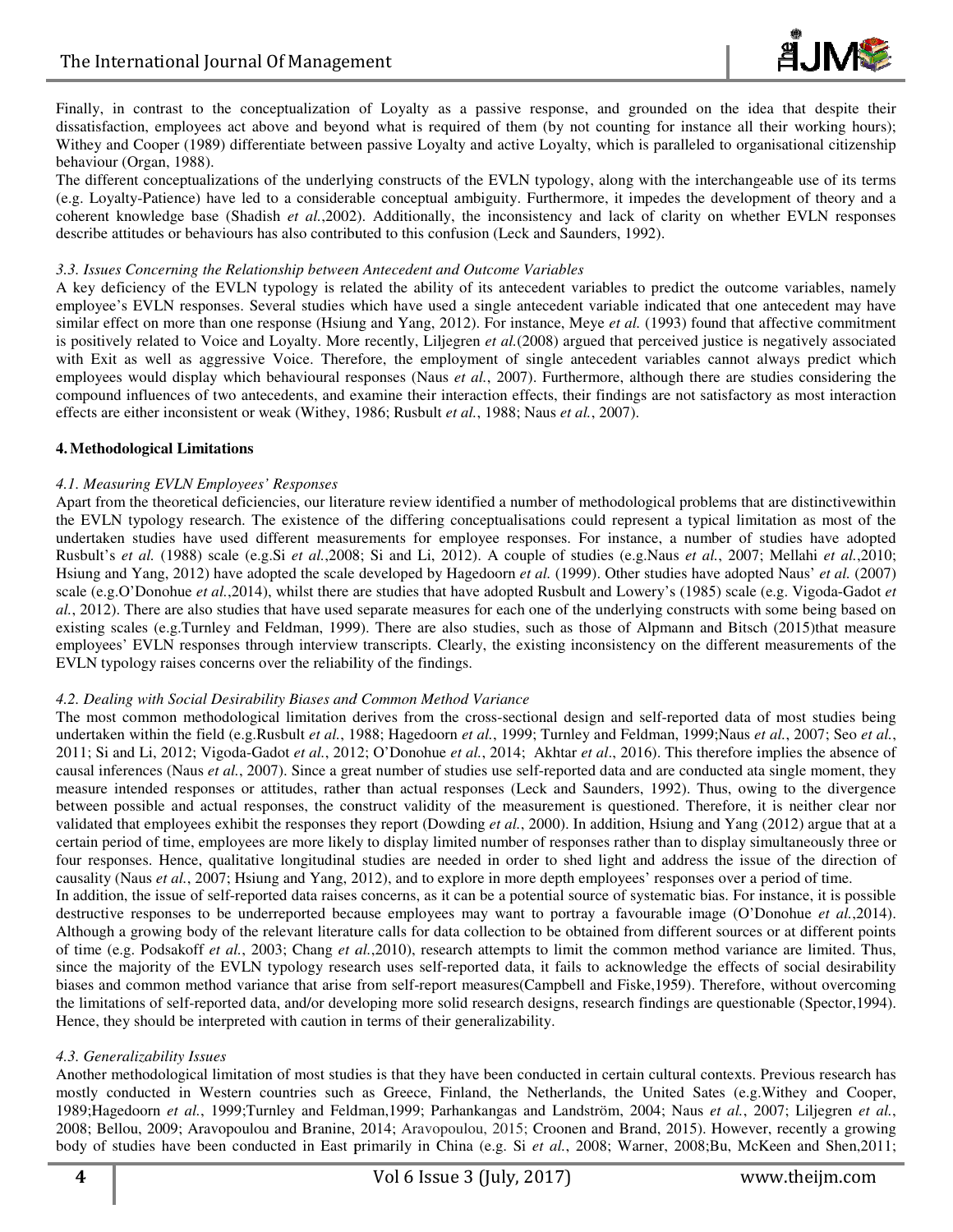

Hsiung and Yang, 2012; Shan, 2012; Si and Li,2012; Peng et al., 2016)but also in Korea (e.g. Seo et al., 2011),Malaysia (e.g. Rahman, 2012; Rajiani and Buyong, 2013) and Pakistan (e.g. Akhtar et al., 2016). Consequently, this geographic 'bias' limits the generalizability of the results. Moreover, given the existence of various modified EVLN typologies (e.g.Hagedoorn *et al.*, 1999; Naus *et al.*, 2007), all proposed typologies should be adopted and replicated in diverse settings in order to be empirically validated.

#### *4.4. Dealing with Low Internal Consistencies*

Low internal consistencies of the EVLN measures have been reported in earlier studies such as those of Withey and Cooper (1989). To address this deficiency, Hagedoorn et al. (1999) relabelled Loyalty to Patience in order to highlight the difference between Loyalty as attitude and Loyalty as behaviour. Also, they classified Voice into aggressive and considerate, and this distinction has been widely adopted by other studies (Parhankangas and Landström, 2004; Liljegren et al., 2008). However, an increasing number of studies further distinguished Voice into considerate, aggressive and creative (Van Yperen *et al.*, 2000; Zhou and increasing number of studies further distinguished Voice into considerate, aggressive and creative (Van Yperen et al., 2000; Zhou and George, 2001; Cheung, 2005). In account of all that, it is evident that some of the unde poorly developed and thus further research is needed in order the problem of low internal consistencies to be addressed this deficiency. all proposed typologies should be adopted and replicated in diverse settings in order to be empirically validated.<br>with Low Internal Consistencies<br>consistencies of the EVLN measures have been reported in earlier studies su Rusbult *et al.* (1988), and

#### *4.5. Small Sample Size/Low Response Rate*

Our literature review indicated that in most studies, there is also a small sample size and a low response rate (e.g.Hagedoorn et al., 1999; Naus et al., 2007; O'Donohue et al., 2014). Coupled with the interaction effects that were found to be either weak or inconsistent, it is further suggested that 'detecting such effects requires the statistical power provided by large samples' (Naus et al., 2007, p. 711).

Overall, having described some of the key limitations of the EVLN framework that were identified by our literature review, the upcoming sections will present some key challenges and directions for future research. upcoming sections will present some key challenges

#### **5. Key Challenges And Directions For Future Research**

#### *5.1. Challenge #1: Pursue Conceptual Clarity*

Our literature review highlighted the lack of conceptual and methodological clarity concerning the EVLN typology. The use of different underlying constructs has resulted in a typology that has not been conceptually fixed, and has undergone various alterations different underlying constructs has resulted in a typology that has not been conceptually fixed, and has undergone various alterations and extensions (e.g.Bourantas and Nikandrou, 1998; Mishra and Spreitzer, 1998; Naus *et* conceptualizations of the same underlying construct, see for example Loyalty-Patience in Leck and Saunders (1992), have led to different operationalization of the same variable. These conceptual ambiguities have been proved to be problematic as they impede the development of a coherent knowledge base within the relevant literature. Therefore, understanding and assessing the nature of underlying constructs are fundamental concerns being highlighted within the literature (see e.g.Shadish et al.,2002), and are of a great importance. Additionally, ignoring such concerns threatens the development of a sustainable and valid typology in EVLN literature. Hence, this paper calls scholars to provide stronger theoretical grounding so as the EVLN literature to be enhanced. alization of the same variable. These conceptual ambiguities have been proved to be problematic as they impercoherent knowledge base within the relevant literature. Therefore, understanding and assessing the nature cts are of the

#### 5.2. Challenge #2: Greater Methodological Rigor and Qualitative Understanding of the Phenomenon

A key limitation of the vast majority of studies undertaken derives from the use of cross-sectional data, which entails the absence of causal inferences (Naus et al., 2007). In addition, in studies examining cause-effect relationships, causal evidence remains tentative, as reverse causation cannot be ruled out. For instance, Hsiung and Yang (2012) found that self-efficacy promotes Voice behaviour, but it is also possible that positive feedback from Voice behaviour increases self-efficacy. Thus, future studies should pay greater attention to issues related to causality, and should explore the possibility of reverse causation. To this extent, studies with stronger designs are needed in order to be more effectively in examining cause-effect relationships. needed in order to be more effectively in examining cause-effect relationships.

Dowding et al. (2000) further reported that employee responses may vary over time, while they may also differ from the actual ones as well. Therefore, it is imperative for future research to conduct longitudinal studies and to focus on the time when employee responses are measured, as measures at a certain point in time and self-reported data could yield different estimates. Our suggestion is the design of longitudinal studies (as they can explore employees' responses in depth) with a cross-sectional research perspective (as they can offer a current snapshot of employees' attitudes towards problematic work events). Together, they could achieve the development of a more robust methodological typology.

#### *5.3. Challenge #3: The Consistency and Generalizability of the Results*

There are also serious implications concerning the consistency and generalizability of the findings. As aforementioned, the vast There are also serious implications concerning the consistency and generalizability of the findings. As aforementioned, the vast majority of the undertaken studies on the EVLN typology were conducted under certain cultural and in China). As a result, the generalizability of the results is questioned (Liljegren et al., 2008). Clearly, there is a need for future research to be conducted in various settings.

Another issue is the existence of modified typologies (e.g.Hagedoorn *et al.*, 1999; Naus *et al.*, 2007). This raises concerns on the sustainability and validity of the two-dimensional structure of the EVLN typology. Therefore, there is a need for the proposed modified typologies to be replicated and validated in other settings. Yet, this is a difficult task as the methodological problem of modified typologies to be replicated and validated in other settings. Yet, this is a difficult task as the methodological problem of validity shrinkage emerges, which predicts less accurately the relevant criterion with th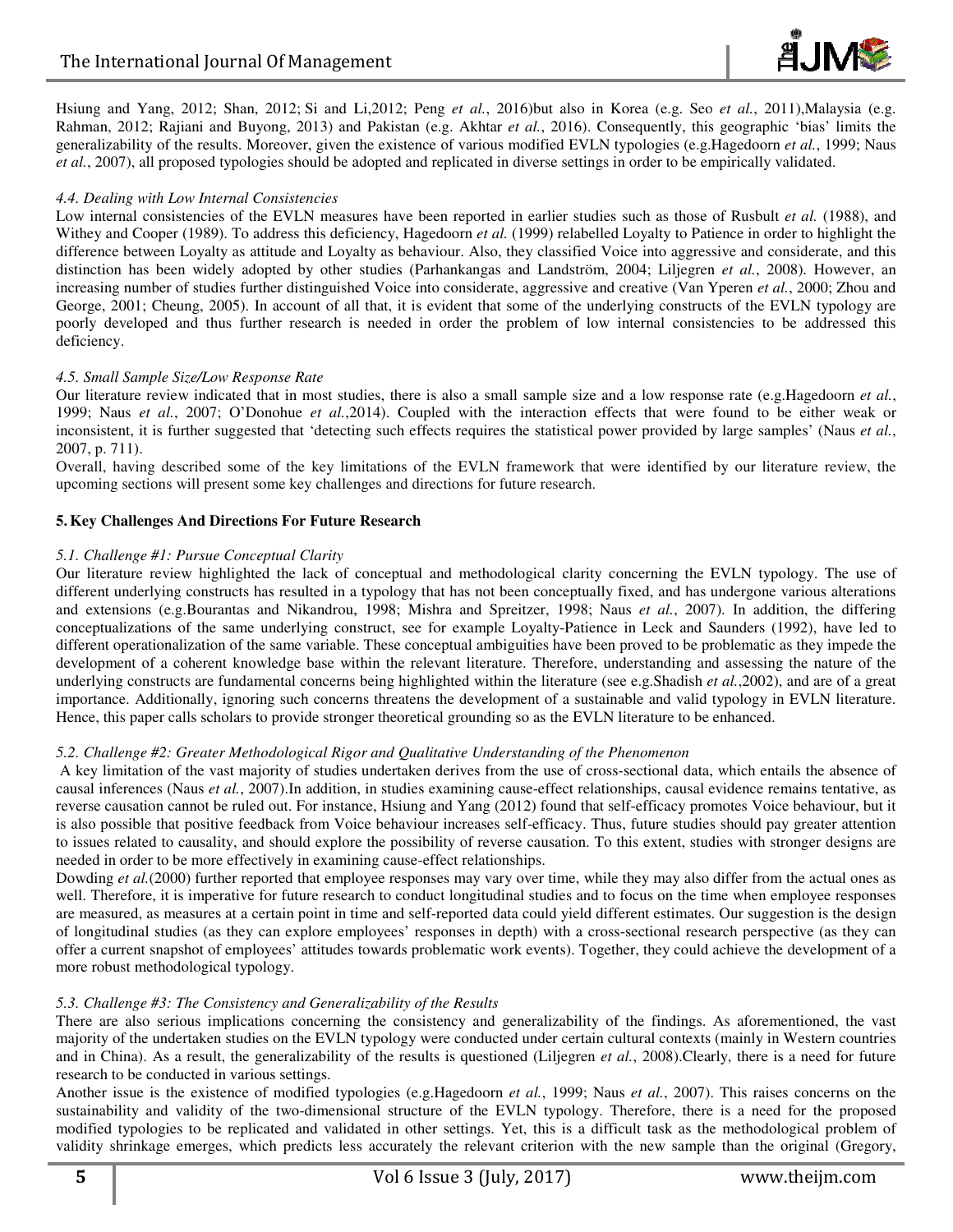

2003). Thus, it is difficult to replicate in a new setting the results from a promising initial validation of the EVLN typology. This is a 2003). Thus, it is difficult to replicate in a new setting the results from a promising initial validation of the EVLN typology. This is a<br>methodological challenge that researchers should carefully consider, by working tow eliminate it. Last but not least, future research should respond to the call for replication of factor analysis results in order to ascertain eliminate it. Last but not least, future research should respond to the call for replication of factor analysis results in order to a<br>that they reflect a general phenomenon, and they do not represent structural peculiar fe

#### *5.4. Challenge #4: The Predictive Power of the EVLN EVLN Typology*

The ability of antecedent variables to predict outcome variables, namely employees' EVLN responses, seems to be problematic. The ability of antecedent variables to predict outcome variables, namely employees' EVLN responses, seems to be problematic.<br>Single antecedents have been found to have a similar effect on more than one responses (see e.g.M al.,2008). Similarly, results from empirical studies that have considered the compound influences of two antecedents are weak or inconsistent (e.g.Withey, 1986; Rusbult *et al.*, 1988; Naus *et al.*, 2007). According to Hsiung and Yang (2012), a plausible explanation is the absence of non-linear relationships between antecedent and outcome variables (the EVLN behavioural responses). To overcome this concern, we suggest that future studies should examine these non-linear relationships and test whether a different methodological approach can fix this theoretical problem.

#### *5.5. Challenge #5: Potential Mediators and Moderators between Predictor and Outcome Variables*

Prior research on the EVLN typology has primarily focused on identifying the predictor variables of employees' EVLN responses. Typical examples can be viewed on job attitudes such as perceived justice, trust and fairness, organisational commitment, and job satisfaction (Rusbult *et al.*, 1988; Hagedoorn *et al.*, 1999; Meye *et al.*, 1993; Croonen, 2008; Liljegren *et al.*, 2008);situational variables such as investment size and quality of alternatives and job alternatives (Rusbult *et al.*, 1988; Farrell and Rusbult, 1992); dispositions such as assertiveness, rigidity, and locus of control (Withey and Cooper, 1989; Naus *et al.*, 2007); demographic variables such as age, tenure, educational level, gender and marital status ( (Rusbult *et al.*, 1986; Rusbult *et al.*, 1988; Liljegren *et al.*, 2008; Mellahi *et al.*,2010).

Lately, a growing body of research has focused on identifying potential mediators and moderators between several predictor variables such as organisational commitment, and outcome variables, namely employees' EVLN responses. For instance, Berntson *et al.* (2010) examined the moderating role of employability in the relationship between job insecurity and EVLN. Mellahi *et al.* (2010) further such as organisational commitment, and outcome variables, namely employees' EVLN responses. For instance, Berntson *et al.* (2010) examined the moderating role of employability in the relationship between job insecurity an on managers' EVLN behaviour. Bellou (2009) also looked on the mediating effects of job satisfaction on the relationship betwe between on managers' EVLN behaviour. Bellou (2009) also looked on the mediating effects of job satisfaction on the relationship between<br>person-organisation (P-O) fit and employees' EVLN responses. More recently, Si and Li (2012) e organisational commitment in the relationship between human resource management practices and employees' EVLN responses. organisational commitment in the relationship between human resource management practices and employees' EVLN responses.<br>Recently, Akhtar *et al.* (2016) investigated the mediating role of perceived fulfilment of psycholog between frequency and impact of organisational change, and employees' EVLN behaviour. Recently, Akhtar *et al.* (2016) investigated the mediating role of perceived fulfilment of psychological contract in the relationship between frequency and impact of organisational change, and employees' EVLN behaviour.<br>G

moderators between various predictor variables, and outcome variables can help us gain a deeper insight on employees' psyche and moderators between various predictor variables, and outcome variables can help us gain a deeper insight on employees' psyche and<br>their corresponding behaviours. We strongly believe that future research, under this directio understanding on when and why employees are most likely to respond negatively to problematic events in the workplace. Additionally, we could be able to better analyse the conditions under which such negative responses can be minimized or avoided.

#### *5.6. Challenge #6: Incorporate Related Literatures*

Additionally, we could be able to better analyse the conditions under which such negative responses can be minimized or avoided.<br>5.6. Challenge #6: Incorporate Related Literatures<br>According to Robinson (1992), by adopting According to Robinson (1992), by adopting a broader perspective, both academics and practitioners will be able to better predict employees' responses to dissatisfaction, and thus to manage them more effective. In support t incorporating related literatures has much to offer to the EVLN typology and the study of organisational behaviour behaviour as well. Such an incorporating related literatures has much to offer to the EVLN typology and the study of organisational behaviour as well. Such an approach could contribute to the development of a more comprehensive literature which coul decoding of employees' responses. For instance, industrial and organisational psychology, and cognitive psychology literatures decoding of employees' responses. For instance, industrial and organisational psychology, and cognitive psychology literatures<br>provide useful insights into mental processes on how employees think and perceive problematic e provide useful insights into mental processes on how employees think and perceive problematic events, the different ways they may respond to them, and how they manage them (e.g. Blake and Mouton, 1964; Kahn and Byosiere, 1 Allen, 2002; Arnold et al., 2005). On the other hand, research on organisational change, psychological contract, personnel development, outlines the importance of the provision of information, performance, and job-related factors in promoting certain responses and suppressing others (e.g. Porter and Steers, 1973; Chaudhry *et al.*, 2009; Hausknecht *et al.*, 2009; Huang and Wang, 2013; Rafferty and Restubog, 2010; Aravopoulou and Branine, 2014;Aravopoulou, 2015 2015).

Finally, behavioural and cognitive sciences, as well as organisational studies can provide scholars with better insights into the cognition and behavioural patterns that individuals employ towards dissatisfaction and problematic events in the workplace. The EVLN literature can be expanded and enriched by drawing on other related literatures such as cognitive psychology, industrial and organisational psychology, organisational change, psychological contract, and personnel development that can enhance our understanding on how employees' manage, and why they respond to such events in a certain way.

#### **6. Concluding Thoughts**

Since its early introduction, the EVLN typology has been applied under different contexts. By representing a useful tool in the hand of Since its early introduction, the EVLN typology has been applied under different contexts. By representing a useful tool in the hand of<br>the organisational literature, classifying employees' responses towards dissatisfactio better be explained. Having identified and addressed some of the central theoretical and methodological deficiencies that have been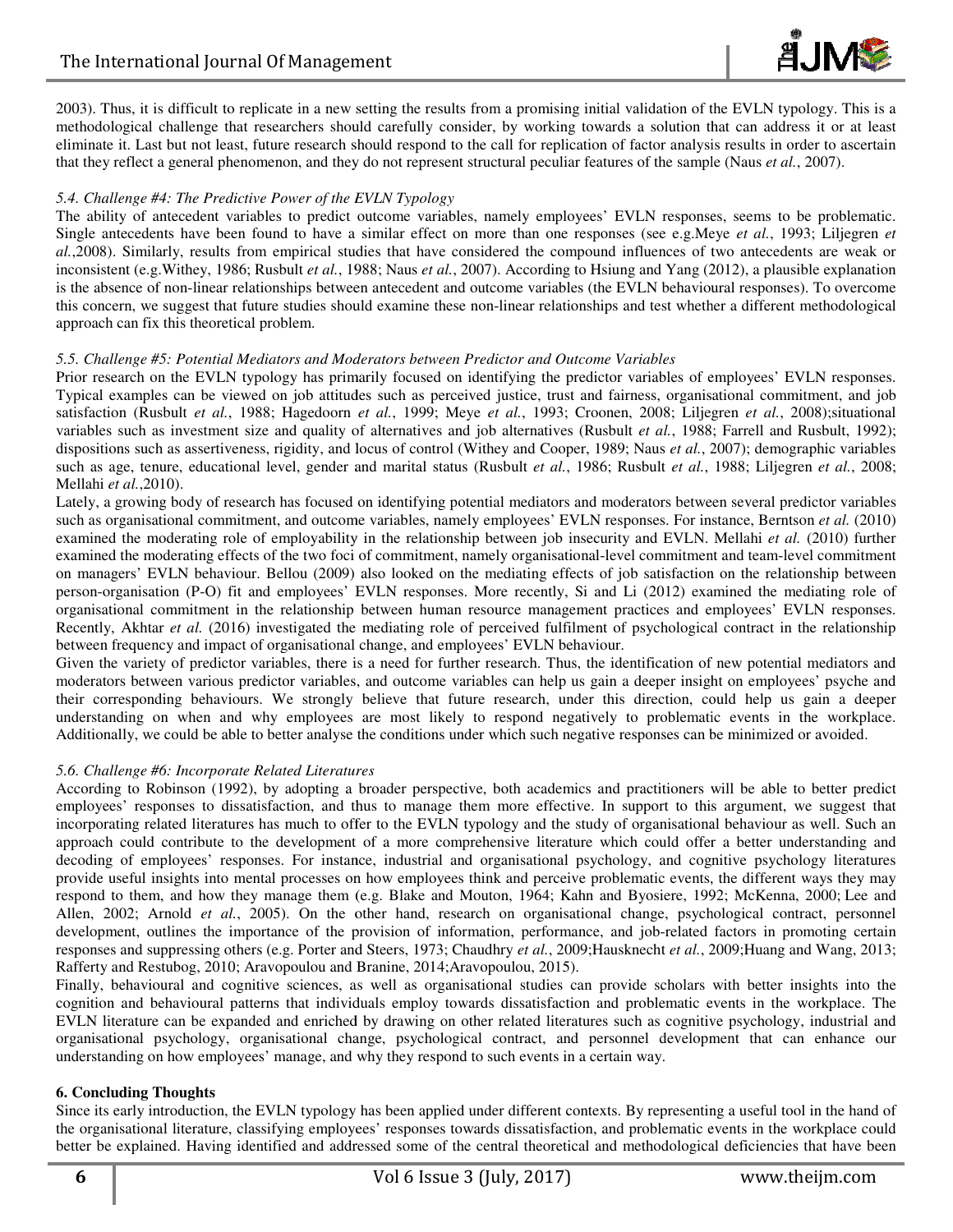

neglected and/or underdeveloped in the organisational literature, we suggest that it might be of we suggest that there may be value in theorizing the EVLN typology. Accordingly, we have provided the directions for future research.

Research on employee responses should not be myopic and solely focus on employee negative reactions or resistance. As reported by Piderit (2000), employee responses vary from strong positive to strong negative ones. Therefore, a framework like the EVLN typology, which incorporates both constructive and destructive responses, can stand up as an attractive and 'holistic' paradigm for<br>studying human behaviour in organisations. Research on this area will also have important studying human behaviour in organisations. Research on this area will also have important practical implications for organisations, as it can assist them gain a better understanding of employees' psyche and their corresponding behaviours, and in identifying the ways in which they can better manage their employees. Yet, there is much to do for the EVLN typology to become a viable framework capable which they can better manage their employees. Yet, there is much to do for the EVLN typology to become a viable framework capable<br>of adequately reflecting employees' responses. Our review paper aims to offer the fruitful a address all related concerns, and thus to offer theoretical and methodological richness so as to contribute to the sustainability of this typology. Thus, we want to encourage scholars to tackle the challenging issues raise typology. Thus, we want to encourage scholars to tackle the challenging i

#### **7. References**

- i. Akhtar, M.N., Bal, M. and Long, L.(2016), Exit, voice, loyalty, and neglect reactions to frequency of change, and impact of change: a sense making perspective through the lens of psychological contract', Employee Relations, Vol. 38, No. 4, pp.536-562.
- ii. Allen, M. M. C. (2014), 'Hirschman and Voice', in: The Handbook of Research on Employee Voice, (eds.),Wilkinson, A., Donaghey, J. Dundon, T. and Freeman, R. Cheltenham and New York: Edward Elgar Press, pp. 36 36-51.
- Donaghey, J. Dundon, T. and Freeman, R. Cheltenham and New York: Edward Elgar Press, pp. 36-51.<br>iii. Allen, M. and Tüselmann, H.J.(2009), All powerful voice? The need to include "exit", "loyalty" and "neglect" in empirical studies too', Employee Relations, Vol. 31, No. 5, pp.538-552.
- iv. Akhtar, M.N., Bal, M. and Long, L. (2016), 'Exit, voice, loyalty, and neglect reactions to frequency of change, and impact of change: A sense making perspective through the lens of psychological contract,' Employee Relations, Vol. 38, No. 4, pp. 536-562.
- v. \* Alpmann, J. and Bitsch, V. (2015), 'Exit, Voice, and Loyalty in the Case of Farmer Associations: Decision-Making of Dairy Farmers during the German Milk Conflict', Paper presented at the 25<sup>th</sup> Annual World Forum and Symposium of the International Food and Agribusiness Management Association in Minneapolis, U.S.A.
- vi. \*Aravopoulou, E. (2015), 'Experiencing organisational change in Greece: the impact of psychological contract, job Aravopoulou, E. (2015), 'Experiencing organisational change in Greece: the impact of psychological contract, job<br>satisfaction and organisational commitment on employees' EVLN behaviour', The Business & Management Review, V No. 3, pp.131-147.
- vii. \* Aravopoulou, E. and Branine, M. (2014), An investigation into employees' responses to organisational changes introduced in the banking sector of Greece: The case of Piraeus bank group, Paper Presented at the 15<sup>th</sup> International Conference on Human Resource Development Research and practice across Europe, Edinburgh, UK.
- viii. Arnold, J., Silvester, J., Patterson, F., Robertson, I., Cooper C. L. and Burnes, B. (2005), Work psychology: Understanding human behaviour in the workplace (4th ed.), Harlow, London, UK: Pearson Education Ltd.
- ix. \*Bellou, V. (2009), 'Matching individuals and organisations: evidence from the Greek public sector, 'Employee Relations, Vol. 31, No. 5, pp. 455-470.
- x. \*Berntson, E., Näswall, K. and Sverke, M. (2010),'The moderating role of employability in the association betwe between job <sup>\*</sup>Berntson, E., Näswall, K. and Sverke, M. (2010), The moderating role of employability in the association insecurity and exit, voice, loyalty and neglect, 'Economic and Industrial Democracy, Vol 31, No. 2, pp.215-230.
- xi. Blake, R. R. and Mouton, J. S. (1964), The Managerial Grid, Houston, TX: Gulf Publishing Company.
- xii. <sup>\*</sup>Bourantas, D. and Nicandrou, I. I. (1998), Modelling post-acquisition employee behaviour: typology and determining factors,' Employee Relations, Vol.20, No. 1,pp. 73-91.
- xiii. <sup>\*</sup>Bu, N., McKeen, C. A. and Shen, W. (2011), Behavioural indicators of turnover intention: the case of young professionals in China,' The International Journal of Human Resource Management, Vol. 22, No. 16, pp.3338-3356.
- China,' The International Journal of Human Resource Management, Vol. 22, No. 16, pp.3338-3356.<br>xiv. Campbell, D. T. and Fiske, D.W. (1959), Convergent and discriminant validation by the multitrait-multimethod matrix,' Psychological Bulletin, Vol. 56, No. 2, pp. 81-105.
- xv. Chang, S. J., Van Witteloostuijn, A. and Eden, L. (2010), From the editors: common method variance in international business research,' Journal of International Business Studies Studies, Vol. 41, No.2, pp. 178-184.
- xvi. Chaudhry, A., Wayne, S. J. and Schalk, R. (2009), A Sense making Model of Employee Evaluation of Psychological Contract Fulfilment When and How Do Employees Respond to Change?' The Journal of Applied Behavioural Science, Vol. 45, No. 4, pp.498-520.
- xvii. \*Cheung, C. K. (2005), Rational or demoralized responses to work restructuring in Hong Kong? ,'Human Relations, Vol. 58, No. 2, pp.223-247.
- xviii. Croonen, E. (2008), Trust and fairness in franchise relationships, in: Strategy and Governance of Networks (pp. 183-203), Physica-Verlag HD.
- xix. Croonen, E. P.and Brand, M. (2015), 'Antecedents of franchisee responses to franchisor-initiated strategic change', International Small Business Journal, Vol. 33, No. 3, pp.254-276. change', International Small Business Journal, Vol. 33, No. 3, pp.254-276.
- xx. Detert, J. and Burris, E. R. (2007), 'Leadership Behaviour and Employee Voice: Is the Door Really Open?'Academy of Management Journal, Vol. 50, No. 4, pp.869-884. Management Journal, Vol. 50, No. 4, pp.869-884.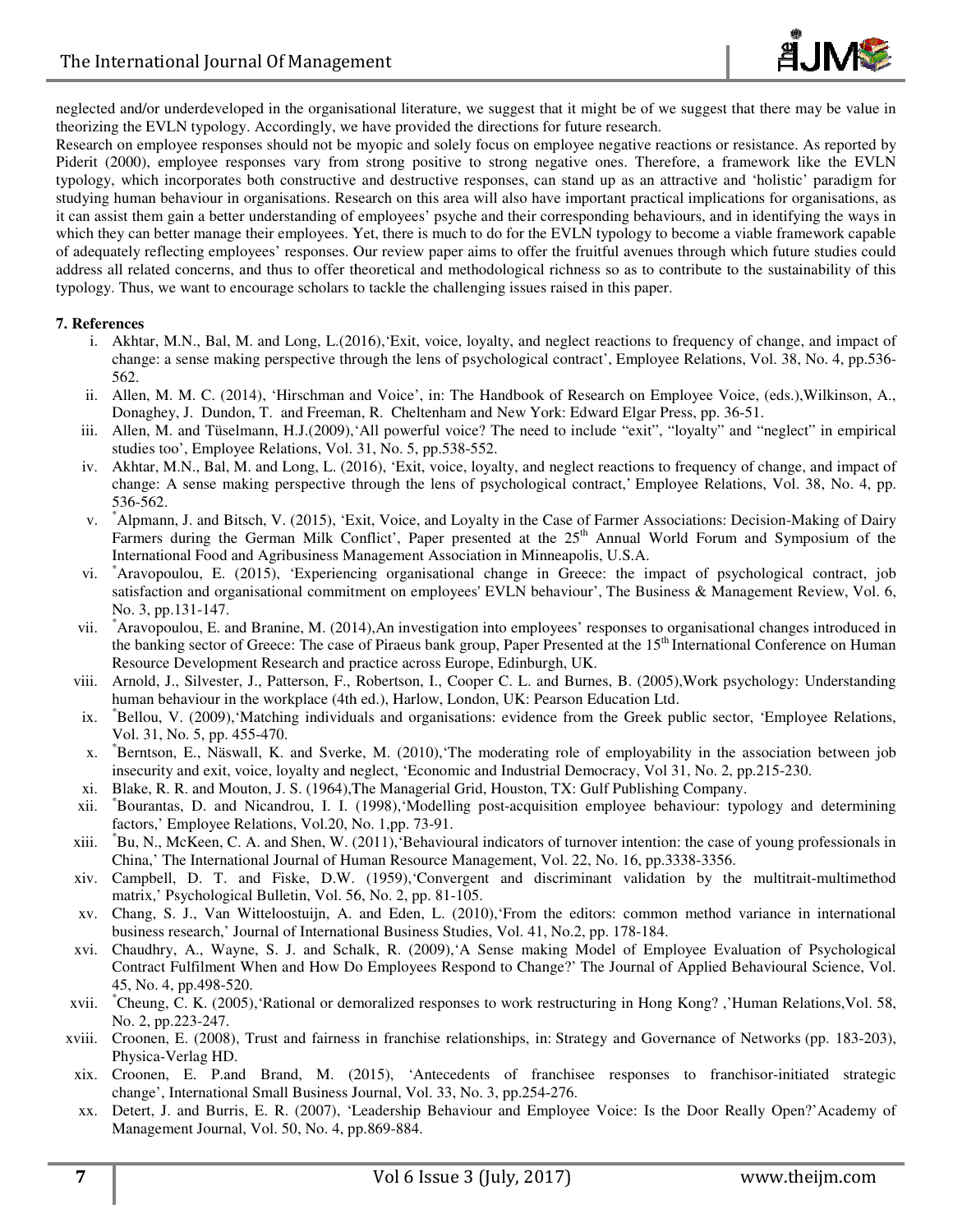

- xxi. Dowding, K., John, P., Mergoupis, T. and Vugt, M. (2000), 'Exit, voice and loyalty: Analytic and empirical developments, 'European Journal of Political Research, Vol. 37, No 4, pp.469-495. 'European Journal of Political Research
- xxii. Dowding, K. and John, P., (2012), Exits, voices and social investment: Citizens' reaction to public services, Cambridge: Cambridge University Press.
- xxiii. Farrell, D. (1983), 'Exit, voice, loyalty, and neglect as responses to job dissatisfaction: A multidimensional scaling study, 'Academy of Management Journal, Vol. 26 26, No. 4, pp.586-607.
- xxiv. Farrell, D. and Rusbult, C. E. (1992), 'Exploring the Exit, voice, loyalty, and neglect typology: The influence of job satisfaction, quality of alternatives, and investment size, 'Employee Responsibilities and Rights Journal, Vol. 5, No. 3, pp.201-218.
- xxv. Gregory, R. J. (2003), Psychological testing: history, principles, and applications (4th ed.), Boston: Allyn and Bacon.
- xxvi. \*Hagedoorn, M., Van Yperen, N. W., Van de Vliert, E., and Buunk, B. P. (1999), Employees' reactions to problematic events: a circumplex structure of five categories of responses, and the role of job satisfaction, 'Journal of Organisational Behaviour, Vol. 20, No.3, pp. 309-321. Behaviour, Vol. 20, No.3, pp. 309-321.
- xxvii. Hausknecht, J. P., Rodda, J. and Howard, M. J. (2009), 'Targeted employee retention: Performance-based and job-related Hausknecht, J. P., Rodda, J. and Howard, M. J. (2009), 'Targeted employee retention: Performance-t<br>differences in reported reasons for staying, 'Human Resource Management, Vol. 48, No. 2, pp.269-288.
- xxviii. Hirschman, A. O. (1970), Exit, voice, and loyalty: Responses to decline in firms, organisations, and states, Cambridge, MA: Harvard University Press. xviii. Hirschman, A. O. (1970), Exit, voice, and loyalty: Responses to decline in firms, organisations, and states, Cambridge, MA:<br>Harvard University Press.<br>xxix. \*Hsiung, H. H. and Yang, K. P. (2012), 'Employee behavioura
- analysis, 'The International Journal of Human Resource Management, Vol. 23, No. 9, pp.1888-1907.
- xxx. Huang, L. and Wang, B. (2013), 'Psychological Contract Imbalance and Management of Enterprise Research and Development Personnel, 'Cross-Cultural Communication, Vol. 9, No. 6, pp.69-77.
- xxxi. Kahn, R. L. and Byosiere, P. (1992),'Stress in organisations, in: Handbook of Industrial and Organisational Psychology, (eds.), M. D. Dunnette, and L. M. Hough, Palo Alto, CA: Consulting Psychologists Press, pp. 571 571-650.
- (eds.), M. D. Dunnette, and L. M. Hough, Palo Alto, CA: Consulting Psychologists Press, pp. 571-650.<br>xxxii. Kanter, D. L. and Mirvis, P. H. (1989), The cynical Americans: Living and working in an age of discontent and disi San Francisco: Jossey-Bass.
- xxxiii. Kolarska, L. and Aldrich, H. (1980), 'Exit, voice, and silence: Consumers' and managers' responses to organisational decline, 'Organisation Studies, Vol. 1, No. 1, pp.41-58.
- xxxiv. Kweit, M. G. (1986), 'Ideological Congruence of Party Switchers and Nonswitchers: The Case of Active Partisans, 'American Journal of Political Science, Vol. 98, No. 1, pp.215-223.
- xxxv. Langston, J. (2002), 'Breaking Out is Hard to Do: Exit, Voice, and Loyalty in Mexico's One-Party Hegemonic Regime, 'Latin American Politics and Society, Vol. 44, No. 3, pp.61-88. 'Latin American Politics and Society, Vol. 44, No. 3, pp.61-88.
- xxxvi. Leck, J. D. and Saunders, D. M. (1992), 'Hirschman's loyalty: Attitude or behaviour?'Employee Responsibilities and Rights Journal, Vol. 5, No. 3, pp.219-230.
- xxxvii. Lee, K.and Allen, N. J. (2002), Organisational citizenship behaviour and workplace deviance: the role of affect and cognitions,'Journal of Applied Psychology, Vol. 87, No. 1, pp.131-142.
- xxxviii. Liljegren, M., Nordlund, A. and Ekberg, K. (2008), Psychometric evaluation and further validation of the Hagedoorn et al.<br>modified EVLN measure, Scandinavian journal of psychology, Vol. 49, No. 2, pp.169-177. modified EVLN measure,'Scandinavian journal of psychology, Vol. 49, No. 2, pp.169-177.
- xxxix. Luchak, A. A. (2003), 'What kind of voice do loyal employees use?, 'British Journal of Industrial Relations, Vol. 4, No. 1, pp.115-134.
	- xl. Maguire, H. (2003), 'The changing psychological contract: challenges and implications for HRM, organisations and employees', in: Wiesener, R. and Millett, B. (eds.), Human resource management: challenges and future directions, Queensland: John Wiley & Sons, pp. 87-103.
	- xli. Markey, R., Ravenswood, K. and Webber. D.J. (2012) 'The Impact of Quality of the Work Environment on Employees' Intention to Quit'. University of the West of England Faculty of Business and Law, Economic Working Paper. xli. Markey, R., Ravenswood, K. and Webber. D.J. (2012) 'The Impact of Quality of the Work Environment on Employees'<br>Intention to Quit'. University of the West of England Faculty of Business and Law, Economic Working Paper
	- Psychology Press.
- xliii. McShane, S. L. (2006), Organisational Behaviour on the Pacific Rim (2nd ed.), Sydney, Australia: McGraw McGraw-Hill Higher Education. xliii. McShane, S. L. (2006), Organisational Behaviour on the Pacific Rim (2nd ed.), Sydney, Australia: McGraw-Hill Higher<br>Education.<br>xliv. Mellahi, K., Budhwar, P. S. and Li, B. (2010), 'A study of the relationship betwee
- commitment in India, 'Human Relation, Vol.63, No. 3,349-369.
- xlv. Meyer, J.P., Allen, N.J. and Smith, C.A. (1993), 'Commitment to Organisations and Occupations: Extension and test of a three-component, 'Journal of Applied Psychology, Vol.78, No. 4, pp.538–551.
- xlvi. Mirvis, P. H. and Kanter, D. L. (1991), 'beyond demography: A psychographic profile of the workforce, 'Human Resource Management, Vol. 30, No. 1, pp.45-68. xlvi. Mirvis, P. H. and Kanter, D. L. (1991), 'beyond demography: A psychographic profile of the workforce, 'Human Resource Management, Vol. 30, No. 1, pp.45-68.<br>xlvii. Mishra, A. K. and Spreitzer, G. M. (1998), 'Explainin
- empowerment, justice, and work redesign', Academy of management Review, Vol. 23, No. 3, pp. 567-588.
- xlviii. <sup>\*</sup>Naus, F., van Iterson, A., and Roe, R. (2007), 'Organisational cynicism: Extending the Exit, voice, loyalty, and neglect model of employees' responses to adverse conditions in the workplace, 'Human Relations, Vol. 60, No. 5, pp.683-718.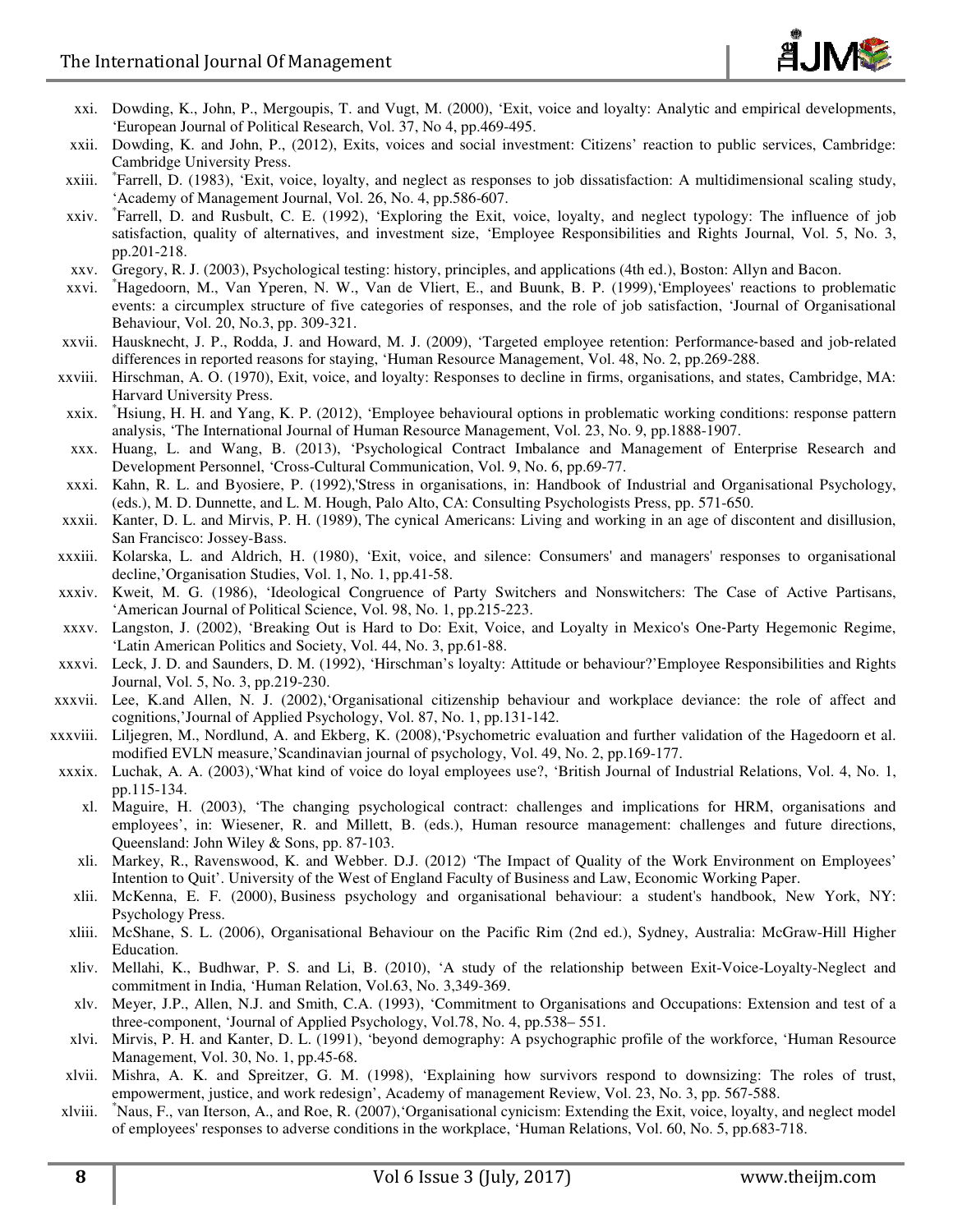

- xlix. \*Nikandrou, I. and Papalexandris, N. (2008), 'Employee responses to acquisitions: evidence from Greek firms, 'Employee Relations, Vol. 30, No. 3, pp.104-120. k. This and to paralisandris, N. (2008), 'Employee responses to acquisitions: evidence from Greek firms, 'Employee<br>Relations, Vol. 30, No. 3, pp. 104-120.<br>1. O'Donohue, W., Martin, A. and Torugsa, N. (2014), 'Understanding
	- fulfil its obligations: examining the influence of psychological capital and psychological contract type, 'Human Resource Management Journal,Vol. 25, No. 1, pp. 131 131–147.
	- li. Okutan, N., Buyuksahin Sunal, A. and Sakalli Ugurlu, N., 2016. 'Comparing Heterosexuals' and Gay Men/Lesbians' Heterosexuals' Gay Men/Lesbians' Responses to Relationship Problems and the Effects of Internalized Homophobia on Gay Men/Lesbians' Responses to Relationship Problems in Turkey', Journal of homosexuality, Vol. 64, No. 2, pp. 218-238.
- lii. Organ, D. W. (1988), 'A restatement of the satisfaction-performance hypothesis, 'Journal of Management, Vol. 14, No. 4, pp. 547-557.
- liii. Overall, N.C., Sibley, C.G. and Travaglia, L.K., 2010. 'Loyal but ignored: The benefits and costs of constructive communication behaviour', Personal Relationships, Vol. 17, No. 1, pp.127-148.
- liv. <sup>\*</sup>Parhankangas, A. and Landström, H. (2004), 'Responses to psychological contract violations in the venture capitalistentrepreneur relationship: An exploratory study, 'Venture Capital: An International Journal of Entrepreneurial Finance, Vol. 6, No. 4, pp.217-242.
- $\operatorname{lv.}$ Parhankangas, A. and Landström, H. (2007), How Venture Capitalists Respond to Unmet Expectations: The Role of Social Environment, 'Journal of Business Venturing, Vol. 21, No. 6, pp.773-801.
- lvi. Peng, K.Z., Wong, C.S. and Song, J.L., 2016. 'How do Chinese employees react to psychological contract violation?', Journal of World Business, Vol. 51, No. 5, pp.815-825. violation?', Journal of World Business, Vol. 51, No. 5, pp.815-825.
- lvii. Podsakoff, P. M., Mackenzie, S. B.and Podsakoff, N. P. (2003), Common method bias in behavioural research: A critical review of the literature and recommended remedies, 'Journal of Applied Psychology, Vol. 88, No. 5, pp.879-903.
- lviii. Porter, L. W. and Steers, R. M. (1973), Organisational, work, and personal factors in employee turnover and absenteeism, Psychological bulletin, Vol. 80, No 2, pp.151-176. 'Psychological bulletin, Vol. 80, No 2, pp.
- lix. \*Rafferty, A. E. and Restubog, S. (2010), The impact of change process and context on change reactions and turnover during a merger, 'Journal of Management, Vol.36, No. 5,pp. 1309-1338.
- lx. Rahman, R. H. A. (2012), 'Malaysian firms' role in retaining engineers', The Economic and Labour Relations Review, Vol. 23, No. 4, pp. 57-78.
- lxi. \*Rajiani, I. and Buyong, E. (2013), 'Loyalty and neglect as responses to dissatisfying job conditions (the role of personality)', Journal of Administrative Science, Vol. 10, No. 1, pp. 20-30.
- lxii. Reichers, A. E., Wanous, J. P. and Austin, J. T. (1997), 'Understanding and managing cynicism about organisational change, 'Academy of Management Executive, Vol. 11, No. 1, pp.48-59.
- lxiii. Robinson, S. L. (1992),Retreat, voice, silence, and destruction: A typology of behavioural responses to organisational dissatisfaction and an examination of their contextual predictors, PhD thesis, Northwestern University, Illinois.
- dissatisfaction and an examination of their contextual predictors, PhD thesis, Northwestern University, Illinois.<br>Ixiv. \*Rusbult, C. E., Farrell, D., Rogers, G. and Mainous, A. G. (1988), Impact of exchange variables on Ex neglect: an integrative model of responses to declining job status satisfaction, 'Academy of Management Journal, Vol. 31, No. 3, pp.599-627.
- lxv. Rusbult, C. E.and Lowery, D. (1985), 'When bureaucrats get the blues: responses to dissatisfaction among federal employees', Journal of Applied Social Psychology, Vol. 15, No. 1, pp. 80-103.
- lxvi. \*Rusbult, C. E., Johnson, D. J. and Morrow, G. D. (1986), Determinants and Consequences of Exit, Voice, Loyalty, and Neglect: Responses to Dissatisfaction in Adult Romantic Involvements, 'Human Relations, Vol. 39, No. 1, pp.45-64.
- lxvii. \*Rusbult, C. E., Verette, J., Whitney, G. A, Slovik. L. F. and Lipkus, I. (1991), Accommodation processes in close relationships: Theory and preliminary empirical evidence, 'Journal of Personality and Social Psychology, Vol. 60, No. 1, pp.53-78.
- lxviii. Rusbult, C. E. and Zembrodt, I. M. (1983), Responses to dissatisfaction in romantic involvements: A multidimensional scaling analysis, 'Journal of Experimental Social Psychology, Vol.19, No. 3, pp.274-293.
- lxix. \*Rusbult, C. E., Zembrodt, I. M. and Gunn, L. K. (1982), Exit, voice, loyalty, and neglect: Responses to dissatisfaction in romantic involvements, 'Journal of Personality and Social Psychology, Vol. 43, No 6, pp.1230-1242.
- $lxx.$ omantic involvements, 'Journal of Personality and Social Psychology, Vol. 43, No 6, pp.1230-1242.<br>Saunders, D. M., Sheppard, B. H., Knight, V. and Roth, J. (1992), Employee voice to supervisors, 'Employee Responsibilities and Rights Journal, Vol. 5, No. 3, pp. 241-259.
- lxxi. Seo, Y. Y., Park, S. E. and Kim, C. J. (2011), 'An empirical study on the effects of organisational cynicism and EVLN responses on organisational commitment and Pro-union behavioural intentions,' International Journal of Contents, Vol. 7, No. 2, pp. 36-41.
- lxxii. Shadish, W. R., Cook, T. D. and Campbell, D. T. (2002), Experimental and quasi-experimental designs for generalized causal inference, Boston, MA: Houghton Mifflin.
- lxxiii. \* nference, Boston, MA: Houghton Mifflin.<br>Shan, B. (2012), The role of psychological contract breach in determining Chinese civil servants' behavioural responses to organisational change, PhD thesis, John Moores University, Liverpool.
- lxxiv. Short, J. (2009). 'The art of writing a review article,' Journal of Management, Vol. 35, No. 6, pp. 1312 1312-1317.
- lxxv. by preamisational change, PhD thesis, John Moores University, Liverpool.<br>Short, J. (2009). 'The art of writing a review article,' Journal of Management, Vol. 35, No. 6, pp. 1312-1317.<br>Si, S. and Li, Y. (2012),'Human resour commitment as a mediator, 'The International Journal of Human Resource Management, Vol. 23, No. 8, pp.1705-1716.